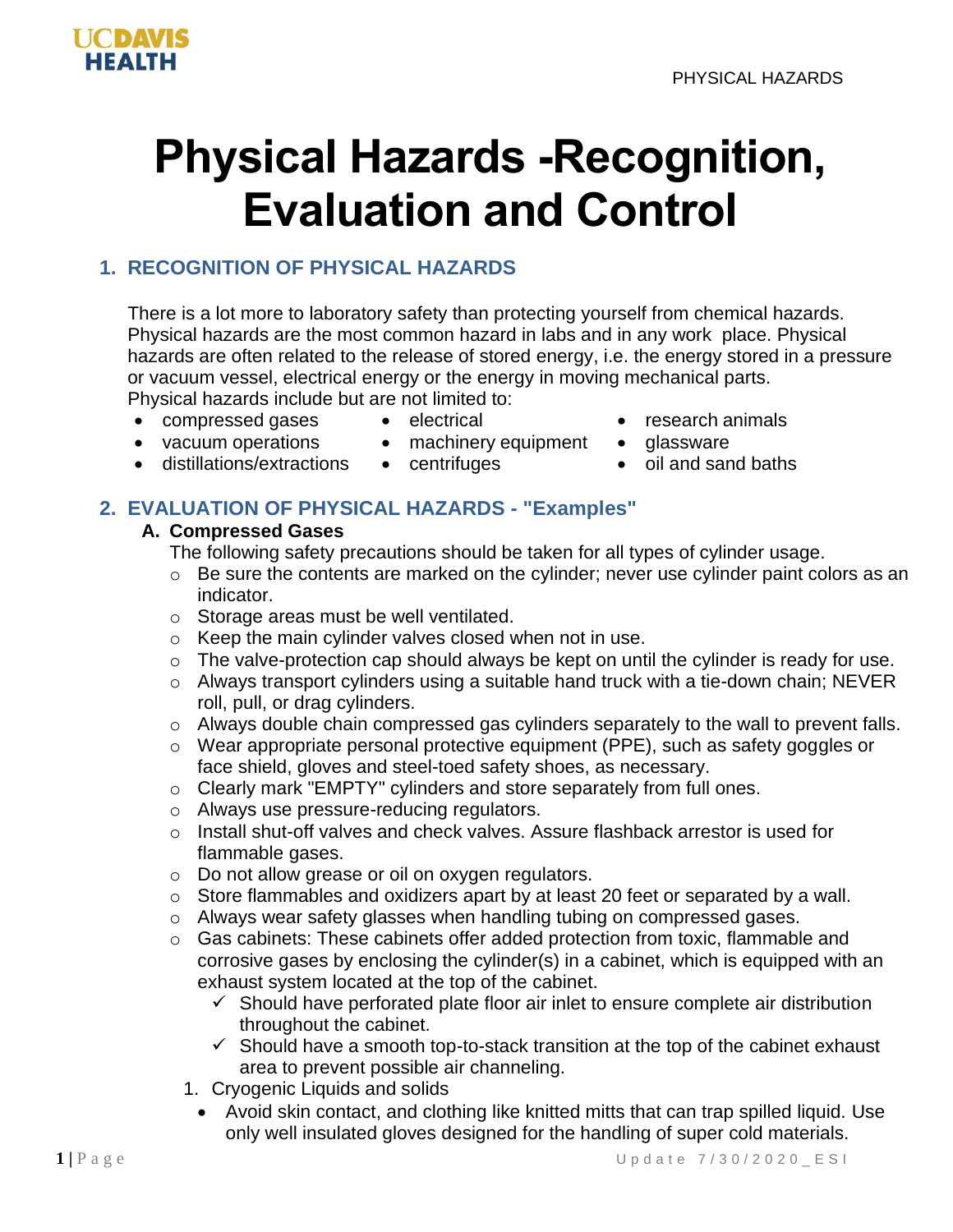

PHYSICAL HAZARDS

- Be alert for the condensation and displacement of oxygen from air.
- Use in a well ventilated area.
- Use eye protection.
- Do not use standard "thermos" bottles. Use high quality Dewars wrapped with cloth backed tape, like duct tape, to contain flying pieces in event of an implosion.
- 2. Highly Toxic Gases (i.e. fluorine, ETO, and arsine)
	- Always handle in a well-ventilated area such as inside a chemical fume hood or gas cabinet.
	- Should a leak be detected, leave the cylinder inside a fume hood, close the sash, evacuate the area immediately, and report to EH&S office.
	- NEVER attempt to move any leaking cylinder.
- 3. Corrosive Gases
	- Stored for the shortest possible periods before use, preferably less than 6 months.
	- Storage area should be dry as possible.
	- Do not store near instruments or devices sensitive to corrosion.
- 4. Acetylene
	- Acetylene forms explosive compounds with copper, silver, and mercury.
	- Avoid contact with these metals or their salts.
	- Never exceed the pressure limit indicated by the warning red line of an acetylene pressure gauge.
	- Ensure outlet line of the cylinder is protected with a flash arrestor.
	- Do not use a cylinder that has been stored in a non-upright position until it has remained in an upright position for at least 30 minutes.

Please refer to SafetyNets #509 [\(https://safetyservices.ucdavis.edu/safetynet/compressed](https://safetyservices.ucdavis.edu/safetynet/compressed-gas-cylinders)[gas-cylinders\)](https://safetyservices.ucdavis.edu/safetynet/compressed-gas-cylinders) and #60 [\(https://safetyucd.sf.ucdavis.edu/safetynet/compressed-gas-safety\)](https://safetyucd.sf.ucdavis.edu/safetynet/compressed-gas-safety) for further information.

#### **B. Vacuum Operations**

An operation involving an evacuated system where there exists a higher pressure on the outside rather than on the inside. These operations must be regarded as having an implosion hazard, which may result in flying glass, spattered chemicals and possibly fire.

- o Always wear eye and/or face protection (i.e. face shields, safety goggles).
- o Check all glass vessels and equipment for visible defects and ensure that they are specifically designed for such operations.
- o Use glassware specially designed with heavy walls.
	- 1. Vacuum Desiccators
		- Should be enclosed in a shield or wrapped with friction tape (i.e. vinyl electrical tape).
		- Whenever possible, use plastic desiccators (i.e. polycarbonate).
	- 2. Vacuum Pumps
		- Use a cold trap to protect the pump oil from getting contaminated with volatile substances.
		- The output of each pump should be vented to an exhaust hood.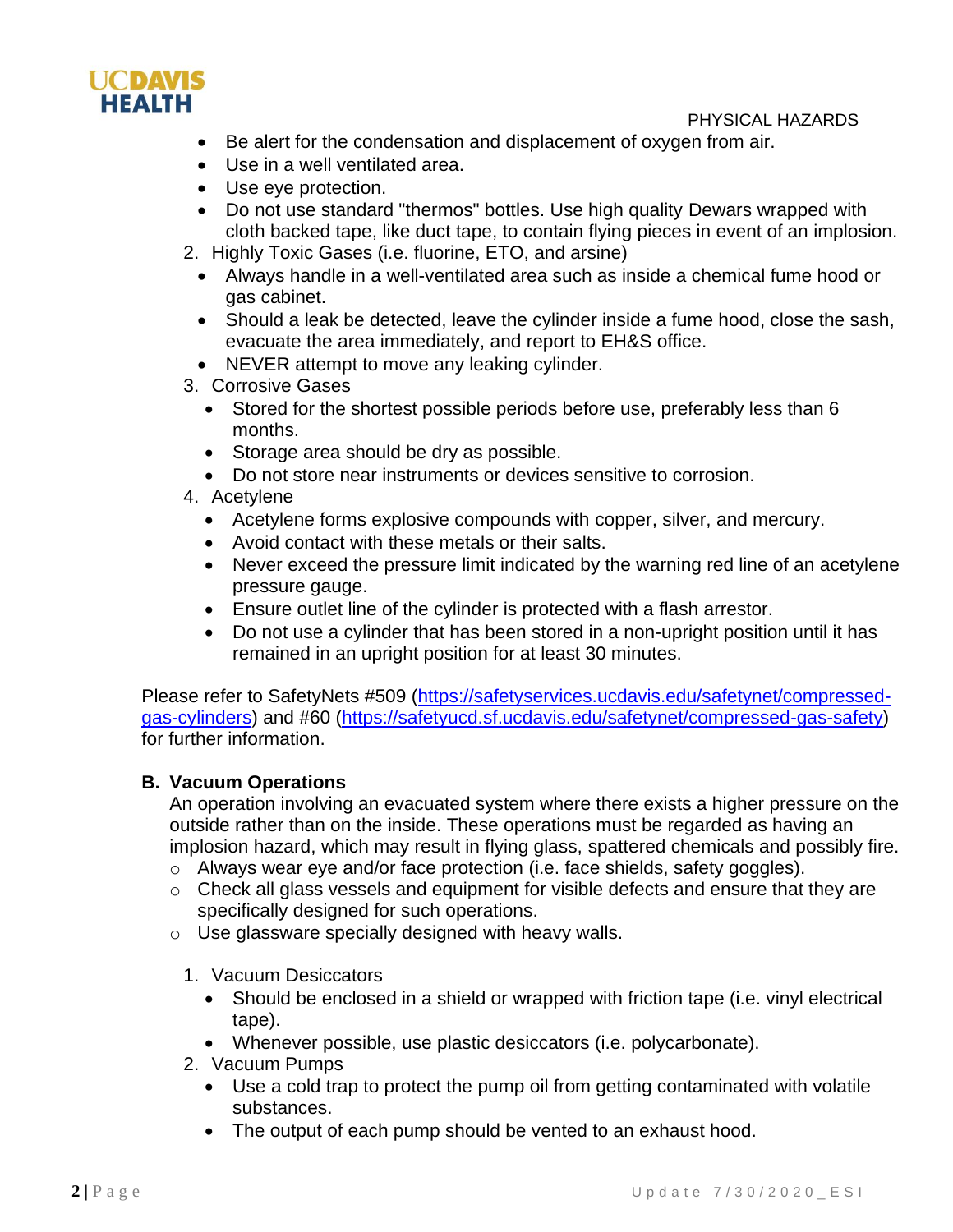

### **C. Electrical Safety**

Shock injuries are caused by the flow of electric current (amperage), not the voltage (i.e. 60/100 of an ampere, just enough to light an ordinary Christmas tree light, may kill if it passes through the chest).

- Grounding should be provided for all electrical equipment, machinery, portable tools, extension cords and other electrical systems; grounding provides a safe path for electricity to the ground, preventing leakage of current in circuits or equipment.
- Maintain three-foot clearance around electrical switches and panels.
- All electrical equipment must have UL approval.
- Inspect all equipment periodically for defects or damage.
- Maintain all equipment in proper operating condition; see that necessary repairs are carried out.
- Be sure to de-energize all electrical equipment before inspecting or making repairs. (Call EH&S at 752-1493 for Lockout/Tagout procedures).
- Do not overload circuits and wiring.
- All cords that are worn, frayed, abraded, corroded or otherwise damaged must be replaced.
- Do not yank cords to disconnect them; keep all cords away from heat, oil and sharp edges.
- Ensure live parts of electrical equipment operating at 50 volts or more is guarded against accidental contact.
- Be sure that ground-fault circuit interrupters (GFCI) are used in high-risk areas such as wet locations (GFCI's are designed to shut off electrical power within as little as 1/40 of a second).

### **D. Machinery Equipment**

Examples: Rotating equipment or apparatus that can trap clothing, hair, or body parts; vacuum pumps, centrifuges, mechanical stirrers and rotary evaporators; hazardous grinding, drilling, and cutting equipment in shops.

- Do not use a piece of equipment until you are instructed in its proper use.
- Do not remove guards or safety interlocks devices.
- Use the appropriate personal protective devices: glasses, gloves, goggles or face shield.

Please see Safety Net # 115 for further information: <https://safetyservices.ucdavis.edu/safetynet/machine-guarding>

# **E. Research Animals**

- Keep cages clean and rooms well ventilated.
- Maintain a high standard of personal hygiene.
- Wear gloves to avoid diseases and to protect against bites.
- Follow guidelines for animal handling in "Guide to the Care and Use of Laboratory Animals", NIH (National Institute of Health) No. 78-23 (1978).
- Follow UCI Animal Research Committee Policy and Procedures for handling animals.

Please see the UCD IACUC website for further information: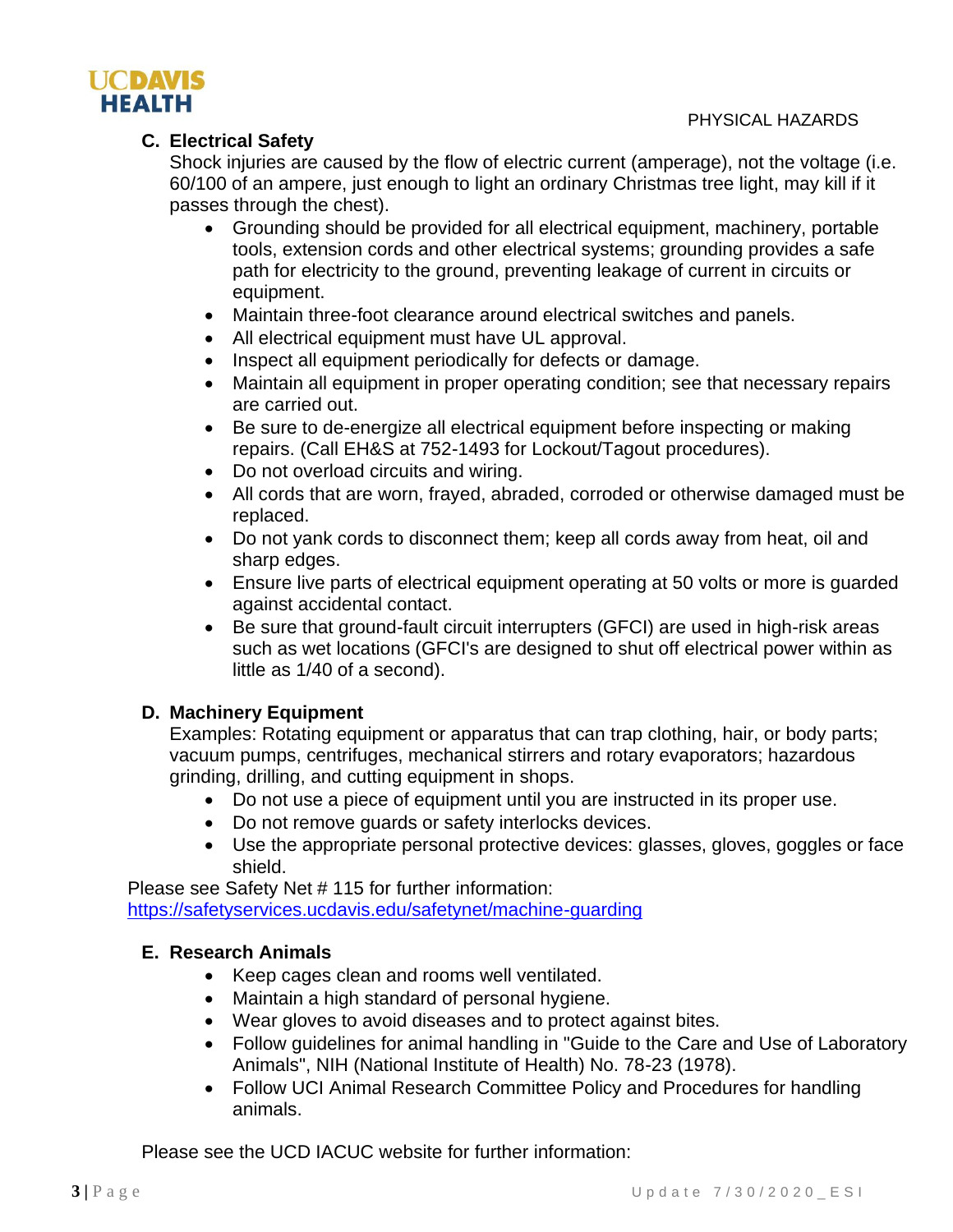



<https://research.ucdavis.edu/policiescompliance/animal-care-use/iacuc/>

# **F. Glassware Safety**

- o Inspect glassware for cracks and defects before using.
- o For heating and pressurize operations, ensure that appropriate glass is used. Borosilicate glassware is recommended for all laboratory glassware except for special experiments that use UV or other light sources.
	- 1. Cutting glass
		- Place tubing on a hard surface and nick glass surface with a triangular file.
		- Always wrap the glass tubing in a cloth before attempting to break it.
		- If the tubing doesn't easily break, the nick is to shallow; try again.

#### 2. Broken glass

- Clean all broken glass using a broom and pan; do not pick up broken glass with your hands.
- Dispose of broken glass properly in a plastic lined, hard-walled container and label "Broken Glass".
- Contaminated glass must be place in appropriate durable chemical waste container.

# **G. Oils and Sand Baths**

- o Avoid spilling water and other volatile substances.
- o Silicone oil should be used for temperatures.
- $\circ$  Oil baths left unattended should be fitted with thermal sensing devices that will turn off the electric power of the bath overheats.
- o Care must be taken to keep salt baths dry because they are hygroscopic.

### **H. Distillations and Extractions**

- 1. Distillations
	- Do not distill or evaporate organic solvents to dryness unless they are known to be free of peroxides
- 2. Extractions
	- Do not attempt any extraction until the solution is cooler than the boiling point of the extractant.
	- Do not vent the separatory funnel near a flame or other ignition source.

### **I. Centrifuges**

Centrifuging presents the possibility of two serious hazards:

- o mechanical failure i.e., broken drive shaft, faulty bearing, disintegrated rotor all these can produce aerosols and hazardous fragments moving at great velocity.
- o creation of aerosols.
- 1. General Safety Procedures
	- Before centrifuging, inspect tubes for crack, inspect the inside of the trunnion cup for rough walls caused by erosion of adhering matter, and carefully remove bits of glass from the rubber cushion.
	- Screw caps or a cap that fit over the rim outside the centrifuge tube is safer than plug-in closures. Fluid collects between plug-in closure and tube rim.
- Aluminum foil should not be used to cap centrifuge tubes containing infectious materials because they often become detached or rupture during or centrifuging.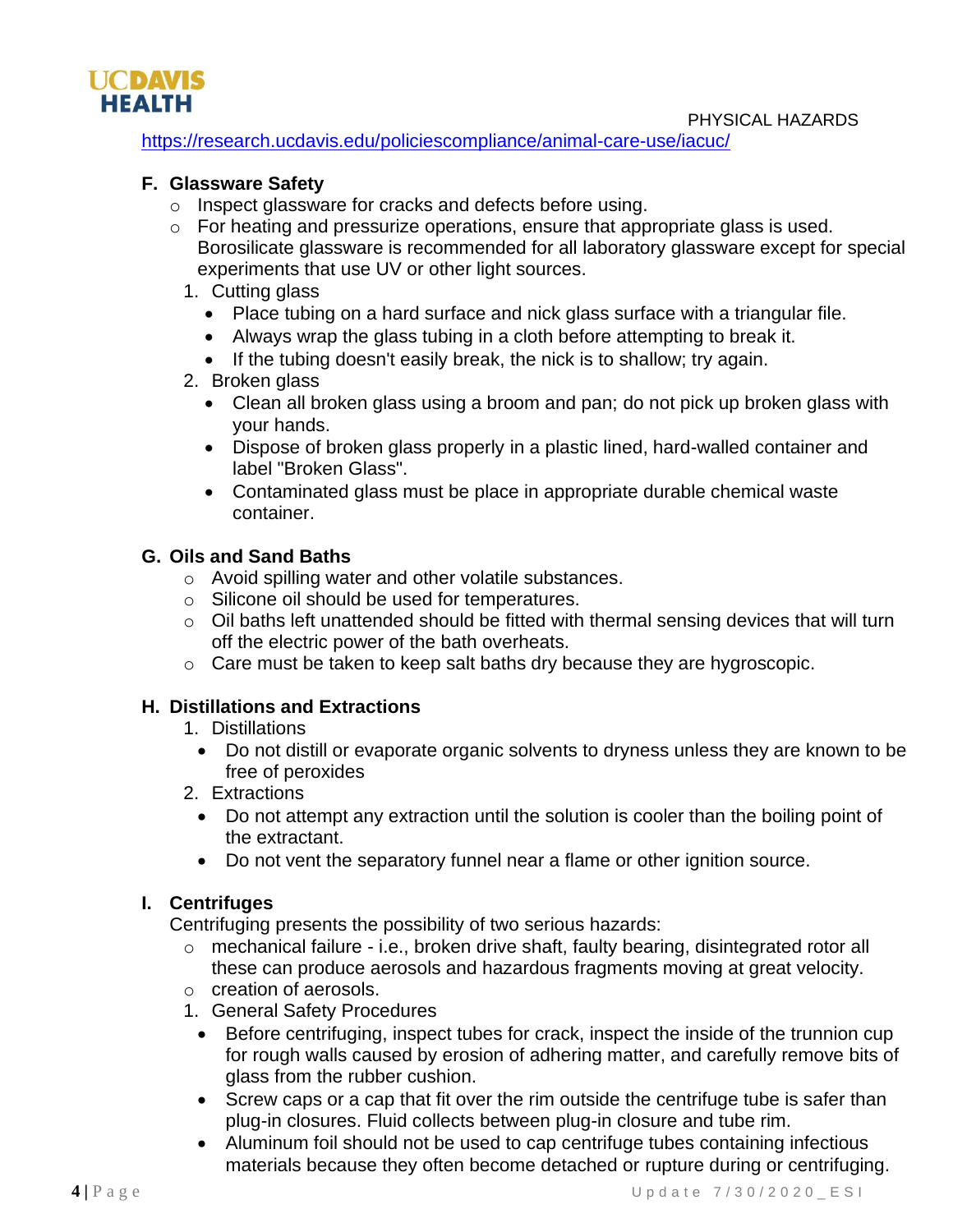

#### PHYSICAL HAZARDS

- When centrifuging is done in a ventilated glove box, the glove panel should be in place with the glove ports covered. A centrifuge in operation creates a reverse air currents that may cause escape of agent from an open cabinet.
- For flammable/highly hazardous materials, the centrifuge should be under negative pressure to a suitable exhaust system.
- 2. Centrifuge and Biohazardous Material
	- When used with biohazardous materials, centrifuge tubes, rotors, and accessories should be filled and opened in a biological safety cabinet (BSC).
	- If centrifuging of biohazardous material is to be performed outside a containment cabinet, a sealed safety bucket/tube should be used.
	- After safety bucket/tube is filled and sealed, it should be considered contaminated and wiped with cloth soaked in disinfectant. (Some disinfectants are corrosive to centrifuge rotors/buckets, rinse with water after appropriate contact time elapsed.)
	- Minimize the amount of aerosol created by using a swirling, rotary motion rather than shaking to resuspend sediment after centrifuging.
	- Avoid decanting centrifuge tubes. If you must do so, wipe outer rim with a disinfectant; otherwise, the infectious fluid will spin off as an aerosol.
	- Avoid filling the tube to the point that the rim outside becomes wet with culture.
- 3. Low Speed/Small Portable Centrifuges (centrifuges that do not have aerosol- tight chambers)
	- Outside of bucket should be decontaminated before bucket is removed for centrifuging.
	- Bucket should be returned or opened in a BSC.
	- Small centrifuge could be placed in BSC.
- 4. High Speed Centrifuges (chamber is connected to a vacuum pump)
	- Filter should be placed between chamber and pump.
	- Prone to metal fatigue, therefor keep a record of use, one record for each rotor and an instrument log.
	- To prevent corrosion or other damage, conduct frequent inspections, proper cleaning, and timely drying of rotors.
	- Rubber "O" rings and tube closures must be examined for deterioration and coated with a lubricant recommended by manufacturer.
- 5. Continuous Flow Centrifuges (allow continuous harvesting of product while centrifuge operates at full speed) and Zonal Centrifuges (separates product according to its density or buoyancy under centrifugal force.
	- Enclose in especially designed ventilated safety cabinet.
	- Conditions that can lead to production of aerosols during zonal centrifuging:
	- leaky rotor seals due to nicks, damage to seals, improper assembly and overpressurization.
	- drops of culture in chamber or on rotor.
	- snagging tubing or tubing connections
	- disassembly or decontamination.

# **3. CONTROL METHODS FOR PHYSICAL HAZARDS**